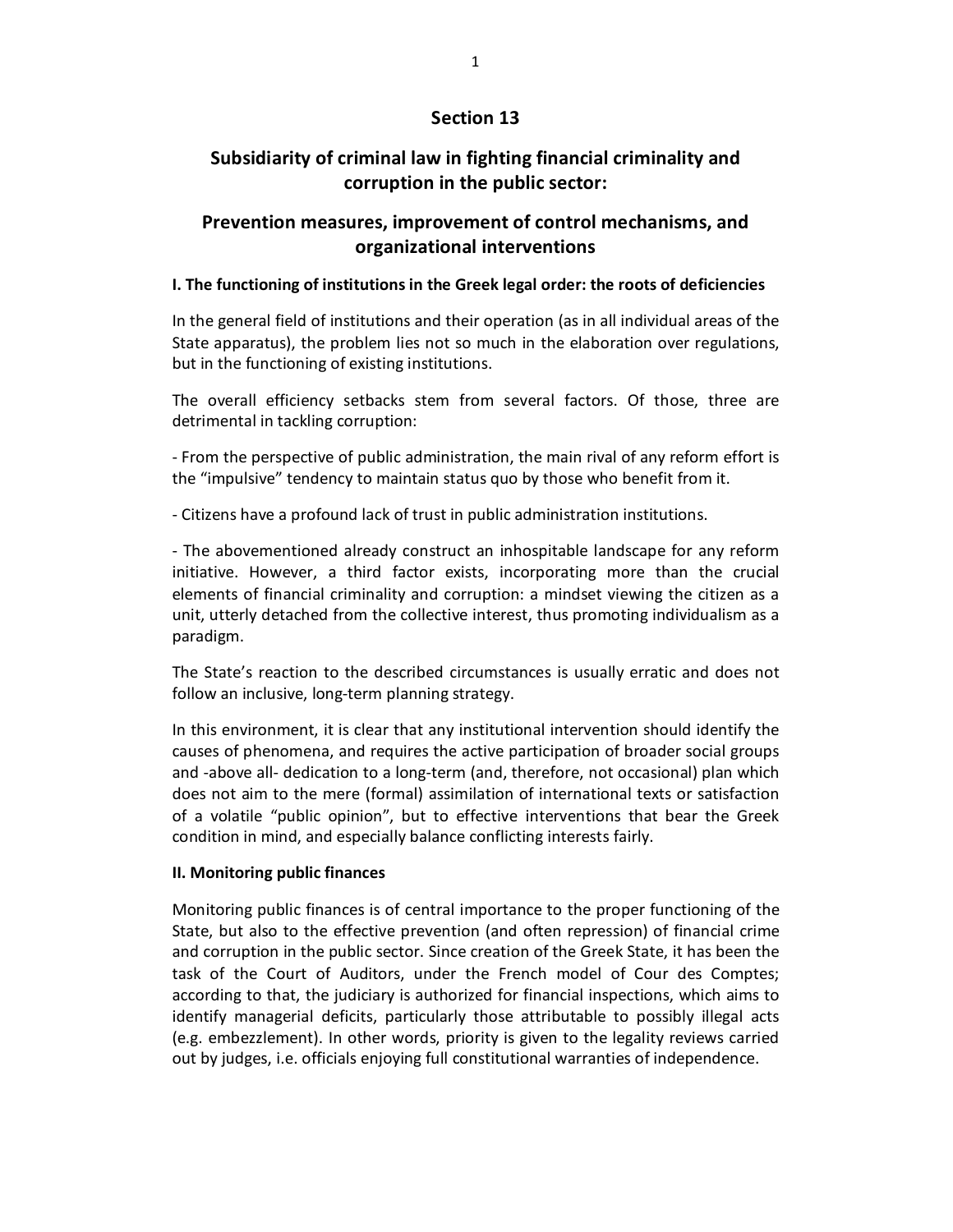This system may have contributed to the consolidation of a legal concept inherent in the management of a newborn State's public finances, but its perpetuation in the same form cannot be justified in today's economic (and, in particular, fiscal) reality.

At a first glance, disengaging the system from the (unambiguous) legality review seems to dispute the traditional approach for combating corruption. However, a closer look reveals that this typical assessment often degenerates into a routine check of compliance with preset processes, which may conceal the real problem.

The existing system is often absorbed in "formalistic" verifications of fixed smallscale expenditures that occasionally fall below the cost of inspections, while significant amounts are disbursed quasi-legitimately, yet without any guarantees of actual transparency. Severing this bond obviously requires amendments to the system profile.

Such interventions dictate a constitutional review in order to establish a special (independent) auditing agency to assist parliamentary work. In its most advanced version, this task could be delegated to the Court of Auditors, enriching its functions by adding a partnering non-judicial operative sector, featuring a multi-disciplinary, parliament-elected staff of officials with special increased qualifications to implement premier fiscal inspections. This would expand the existing jurisdiction of the Court of Auditors by adding advisory responsibilities on the feasibility and effectiveness of public spending, and allowing its gradual transition to a modern mechanism of auditing public finances.

In any case, keeping an "expenditure efficiency record" (at least for spending above certain amounts) would help to easily compare the ex-ante estimated benefits to the ex-post actual product of paid funds.

#### **III. Evaluation and coordination of administrative auditing agencies**

The abundance of State auditing agencies with interrelating functions (and an often uncertain "hierarchical relationship") and the overregulation of their operations create intolerable delays, overlapping of powers, and an inevitable waste in assets and human resources. Merging the current General Inspector of Public Administration and the Inspectors-Controllers Body for Public Administration into an Independent Supervisory Authority of Public Administration (ISAPA) is advisable. This agency will supervise administrative auditing bodies, which should be reduced.

Under the proposed scheme, the ISAPA would have, inter alia, the following duties:

- Ordering and supervision of administrative inquiries.
- Coordination of concurrent administrative and criminal investigations.
- Establishing guidelines for delegating inspection authorities.
- Resolving affirmative or negative conflicts of competences ad hoc.

- Bringing disciplinary indictments against disloyal officials and supervising the relevant proceedings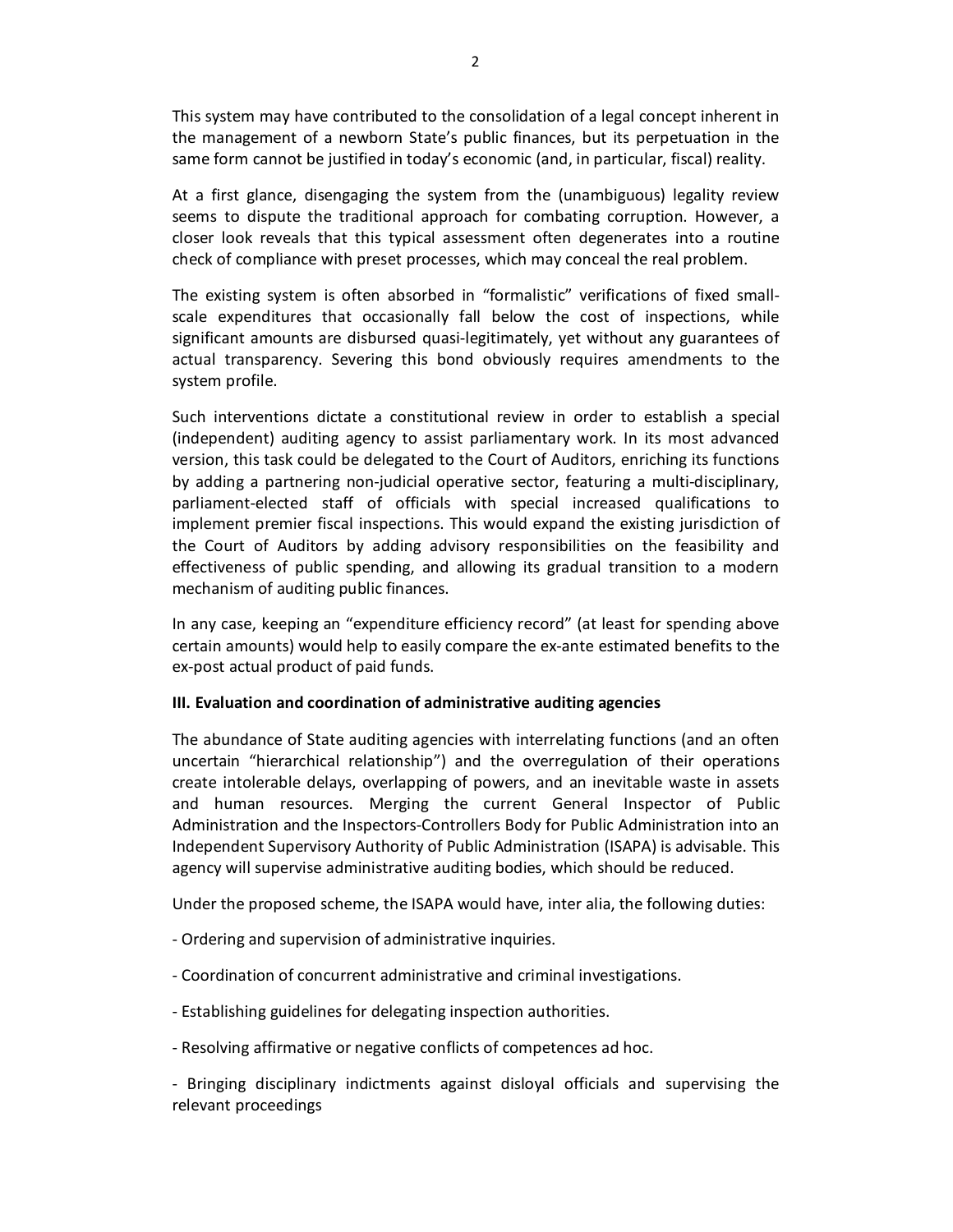- Conducting regular and exceptional inspections (: i.e. following a complaint) on all monitored agencies.

3

- Inspecting local and regional authorities (including their subordinate agencies), and also agencies of the broader public sector for which the abovementioned protection of public property applies<sup>1</sup>.

- Running regular assessments for each administrative auditing agency.

- Submitting proposals through periodic reports for the adoption of (executive or legislative) measures to combat financial crime and corruption in the public sector.

- Cooperating with foreign counterparts and partaking in international organizations to which Greece participates, to promote international (administrative) cooperation.

### **IV. On supervising Local & Regional Authorities in particular**

The structure and functioning of local and regional authorities within the existing constitutionally established decentralized administration system has caused several problems relevant (inter alia) to financial criminality and corruption.

The long-standing local authority supervision system admittedly causes more problems than it solves. The Legality Inspector is expected to improve things, but delays in its launching make it impossible to draw firm conclusions so far. In terms of financial audits, overlapping of duties is extreme. Therefore, all auditing and inspection powers should be granted to the (single) ISAPA, which will deliver impartiality in the exercise of the relevant competences.

### **V. The structure of administration, restoring bureaucracy as rational governance, and upgrading the relationship between citizens and public administration**

Overregulation and the resulting complexity in the structure of public administration have an impact on the relationship between State and citizen. Beyond the apparent dysfunction in providing services to citizens, extensive bureaucracy and the consequent lethargy of the public sector lay the eggs of corruption by leaving the doors open for employees to obtain illegal gains from anyone willing to bypass standard procedures. In fact, the intensification of inspections in some areas is directly proportional to the increase in corruption, proving that simplification is the most appropriate solution.

Although this is a priority for the entire public administration, one could glean the following specific activities:

- Corporate licensing: the longstanding thorough screening either by piling a number of documents for licensing has not only failed to prevent unlawful behavior, but creates openings for illicit transactions between businessmen and competent public officials. Licensing applications should be filed with the least possible number of supporting documents and the burden transferred to ex post inspections (via

 $\overline{a}$  $<sup>1</sup>$  See section 3.</sup>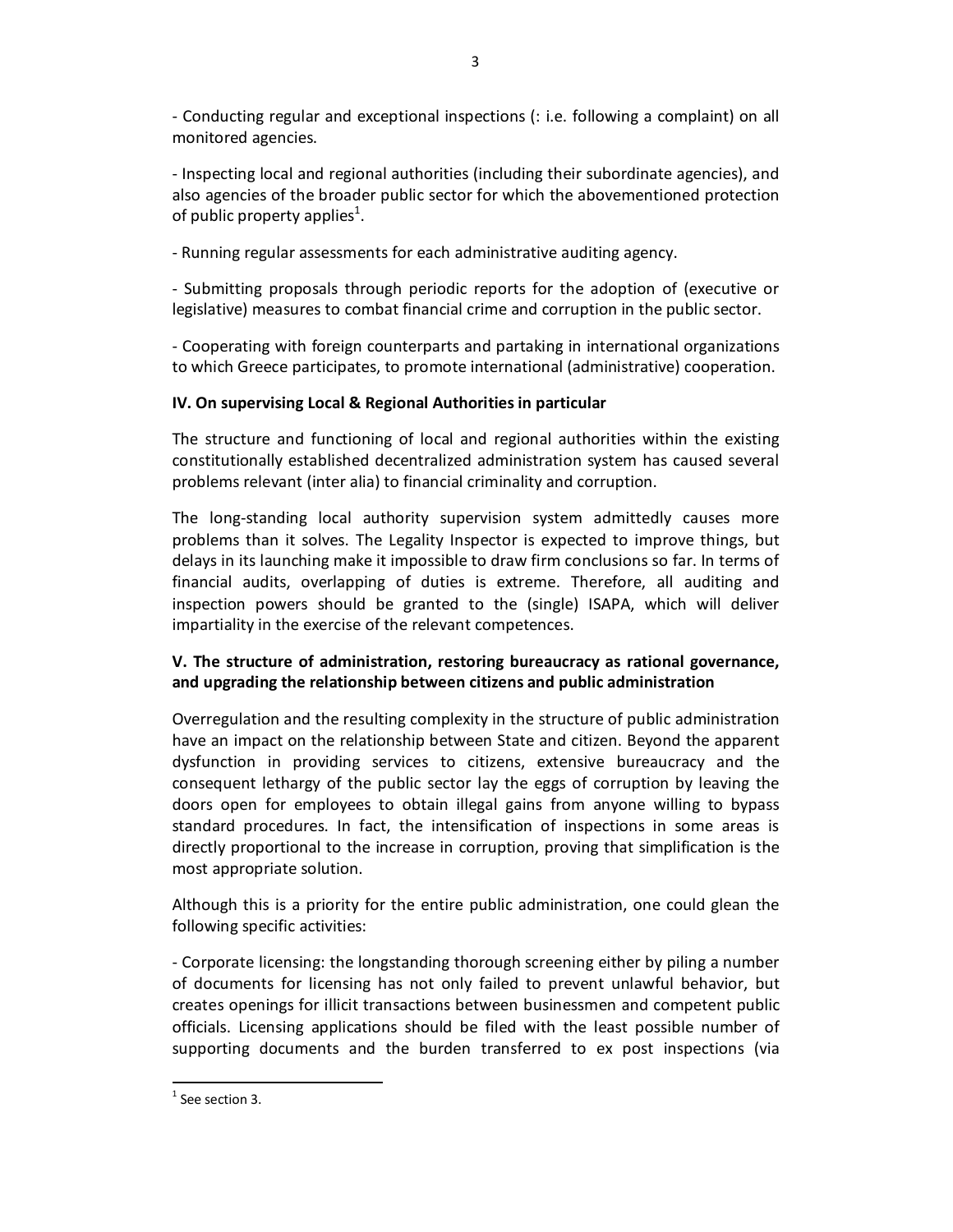escalation of penalties for violations). Some steps have already been taken to this direction, but should be applied for business structures as well.

- The need for citizens' physical presence before public agencies and the lengthy, complex procedures offer a large leeway for corruption. It would be preferable to further encourage the remote handling of citizens' cases via e-governance, but also to minimize the required documents ("single points of contact", Citizen's Service Centers for all cases requiring physical presence). In this context, it would be desirable to provide assistance to citizens unable to acquaint themselves with the use of IT systems.

- Nowadays, it is necessary to provide "smart" defaults that will be activated if the interested party does not explicitly opt-out. Such rules could bind both the citizen and the administration.

- Law 4250/2014 is a positive effort to simplify procedures by limiting the need to file certified copies of documents. Validation does not seem to be of critical importance in most cases where criminal sanctions are threatened for presenting forged ("falsified", in the phrasing of Art.  $1 \S 2$  of the Act) photocopies.

- In the information society, a key prerequisite for tackling transgressions in the public sector is the unencumbered information of citizens, which, in turn, requires access to administration data. Therefore, broadening and enhancing the accessibility of existing databases is essential for the relationship between State and citizen.

- A very small (compensatory) fee could be introduced for the (beneficiary) services of public administration for the case handling or service provision. These fees should only be utilized within the same agency, to cover operating costs and improve services. The importance of such an approach would lie especially in shaping a consciousness of a "beneficiary" of a particular service that is incompatible with the hidden payment of another fee ("brown envelope"). Of course, certain citizens should be exempted from such charges (especially upon low income criteria).

- Finally, the relationship between public administration and citizens should designate the latter as service recipients/beneficiaries in terms of filing complaints. It is vital to organize a mechanism for filing complaints actively referring to citizens. Furthermore, anonymity should be ensured for spontaneous complaints (especially regarding criminal behaviors). Complaint hotlines for corruption, tax evasion, etc., which may also inform the public on the prospects of redress are a positive relevant development.

#### **VI. Provisions on the recruitment, evaluation, and status of civil servants in response to financial criminality and corruption in the public sector**

Civil servants/officials are key-players in any reform effort for tackling financial crime and corruption. Clearly, Staff Regulations directly reflect upon the discussed phenomena, sometimes inciting their perpetuation. Therefore, a comprehensive strategy in this field is a crucial ingredient of a truly coherent model that aspires to encompass all vital aspects. As for the organization and functioning of public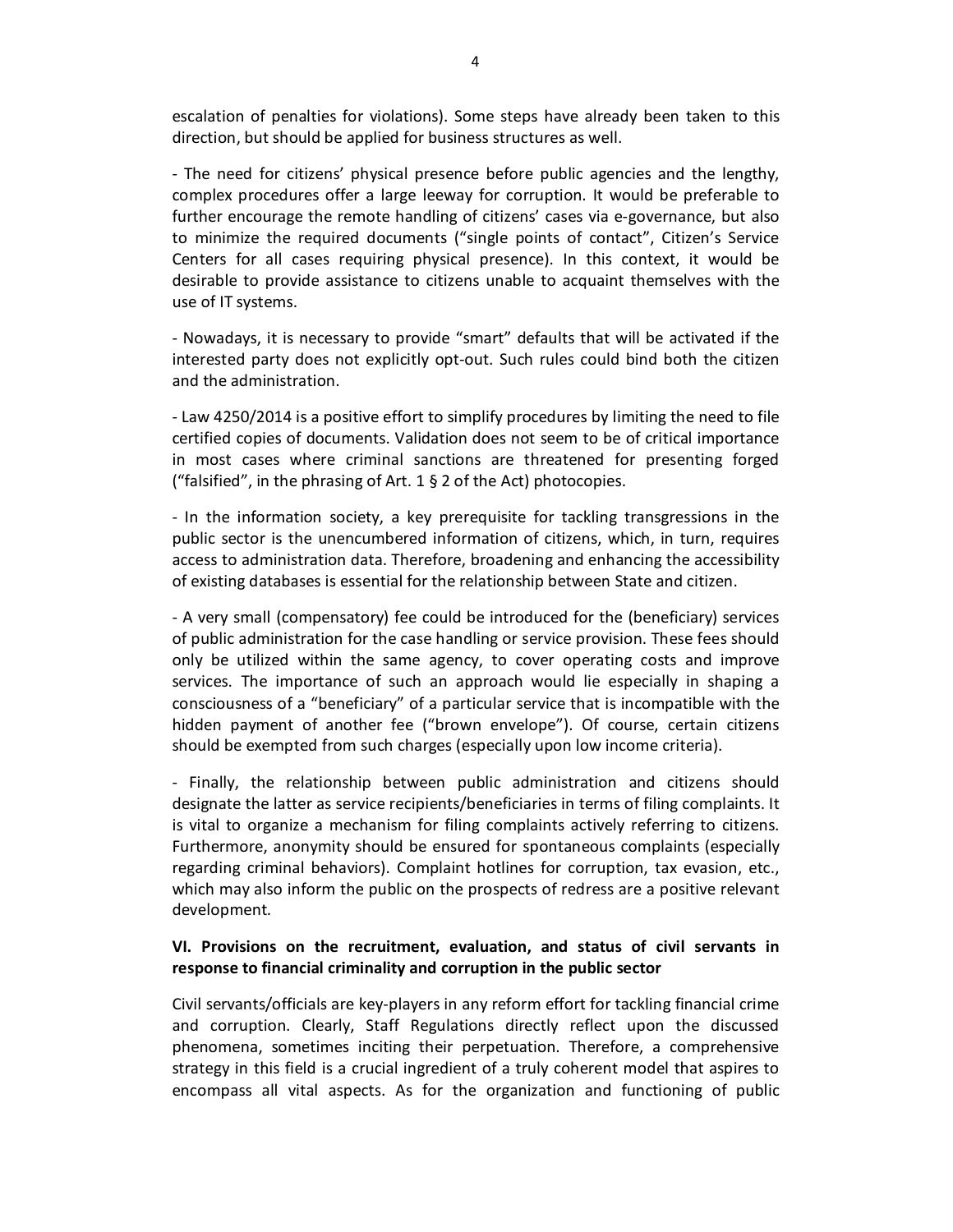agencies and public administration staff regulations, we submit the following proposals:

- The emancipation of public administration from political parties is a prerequisite for its efficient, unbiased, equitable, and impartial operation. The continuity of public administration should be ensured (e.g. General Secretaries of Ministries should not be selected by the political leadership; rather, these posts should be staffed by senior public officials of relevant agencies, with permanent tenure).

- The adoption of a system of selection, promotion, and remuneration of staff based solely on meritocracy is a requirement for nonpartisan, objective, and effective functioning of public service. The staffing of public services should be based on uniform and objective criteria. Recruitment should not lead to permanent tenure, but rather be followed by a probationary period, as already envisaged in Art. 40 of the CSC - Law 3528/2007. For jobs or services particularly vulnerable to corruption, recruits will receive specialized training.

- Promotions of civil servants should be meritocratic and depend upon diligence and efficiency. Employees should be assessed regularly (as expressly provided in Art. 81 of the CSC - Law 3528/2007) through the most objective/"quantifiable" criteria possible. Significantly skilled and over-performing officials should be allowed to bypass seniority and rapidly advance to higher echelons.

- Organization and functioning of public agencies should be directed towards prevention and early identification of corruption and financial criminality against public property. Such measures should not be fragmented, but incorporated in a thorough plan to tackle corruption, where each service will cooperate with the National Anti-Corruption Coordinator on the following issues (indicatively):

- Adoption of Codes of Ethics and Conduct for public officials,

- Obligation of public officials to file declarations on non-official ("external") activities to competent authorities, and report significant gifts or benefits obtained that could cause a conflict of interest in the exercise of their duties,

- Establishing guidelines for good procedures and practices; along with the codes of conduct, they could be assigned to a National Agency of Public Service Ethics (NAPSE), delegated with the monitoring of compliance.

- Regular rotations of public officials serving in positions vulnerable to corruption.

- More participants in decision-making processes in areas particularly vulnerable to corruption ("more eyes principle"). Similar measures should be taken for officials who, due to their position, have enhanced access to public property.

- Supporting the work of officials in critical posts through continuous training, and delegation of authorities based on rational (qualitative and not quantitative) criteria, to achieve specialization and expertise acquisition in relevant fields. Furthermore, continuous training on corruption issues for officials employed in sensitive posts or agencies (e.g. State control mechanisms). Each separate agency (or the proposed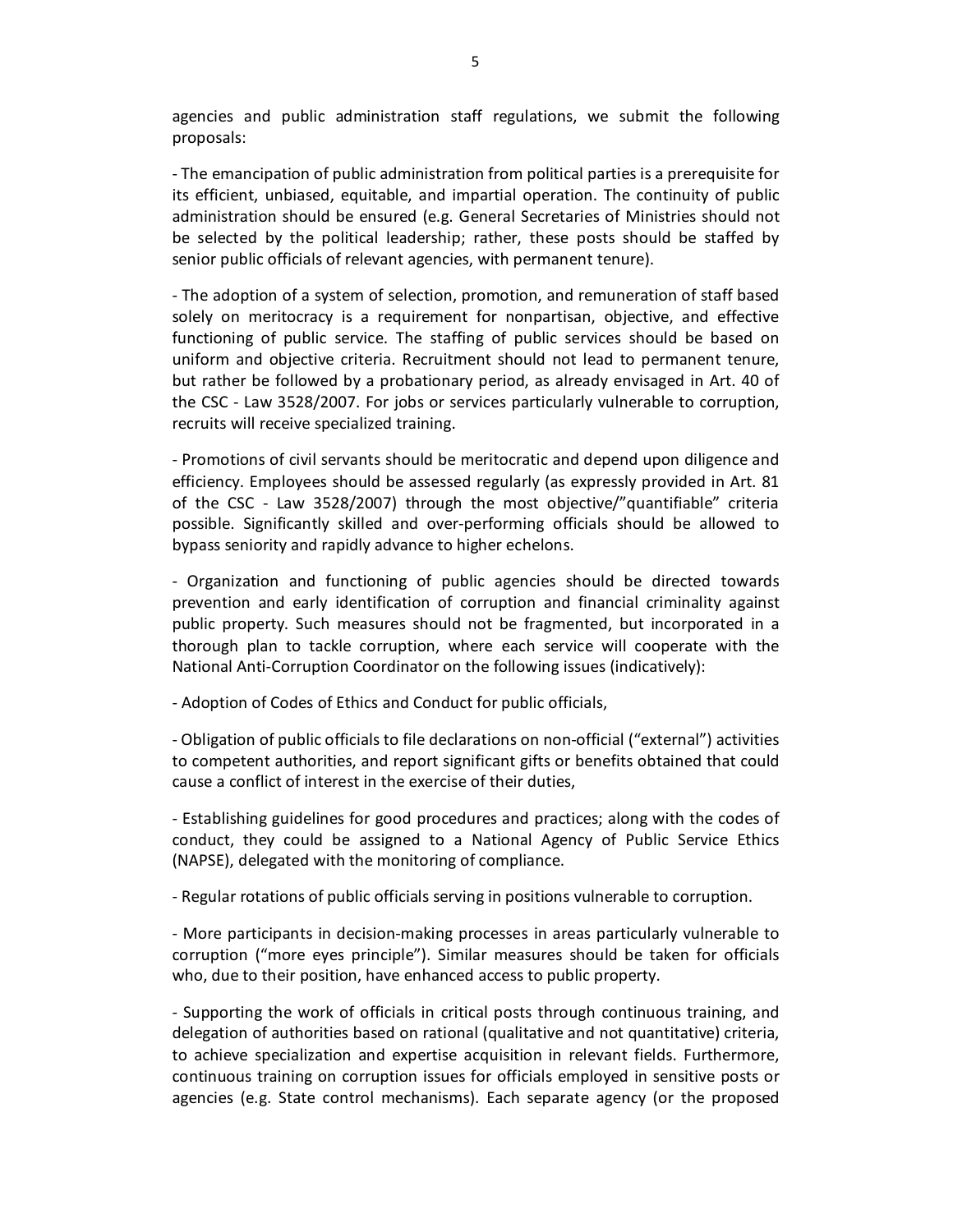NAPSE) will be responsible for carrying out the relevant training programs, and their coordination should belong with the National Anti-Corruption Coordinator.

- Reviewing the conditions and scope of civil servants' permanent tenure and the terms for the dismissal of public officials, to prevent the practical warranty of "permanent tenure" for disloyal officials.

- Establishing employee efficiency incentives, not through per capita wage "premiums", but by enabling speedier promotions for positively assessed officials.

- Enhancing the computerization of public agencies to significantly facilitate the task of monitoring and auditing mechanisms.

- Extending the application of modern technology to enable all financial transactions between citizens and the State in the form of e-payments or deposits in State bank accounts. Similarly, VAT payments should be carried out "automatically", via "realtime" issuing of transaction documents and through direct interconnection of cash registers of shops with the General Secretariat for Information Systems.

- Promoting interventions that compromise the effective outcome of corrupt transactions, i.e. envisaging lenient treatment for any involved party that participates in severing the illegal bond (see "leniency measures" for perpetrators of active or passive bribery), as well as the possibility for immunity from disciplinary action for public officials who substantially contribute to cracking corruption cases.

- Where feasible, limiting discretionary powers and establishing disincentives against their abuse, e.g. by reforming the provisions on civil liability of public officials.

- Adopting a single salary across the public sector, to ensure meritocracy of remunerations, with minimum possible variations for specific agencies whose particular duties justify the maintenance of special payrolls.

#### **VII. Upgrading the regulatory framework for public procurement**

Public procurement is a classic turf of corruption; thus, its primacy in any reform effort is unquestionable. In this sense, Law 4281/2014 on the codification of public procurement is a positive step towards establishing a single institutional framework in the field. Its implementation will determine the success of the codification.

However, the question persists on the long undetermined number of contracting authorities, allegedly several thousands. Their documentation and categorization, [already begun at the initiative of the Uniform Independent Public Contracts' Authority (UIPCA)] as well as their "clearance", are crucial for field rationalization.

However, ensuring transparency could be a priority for Greek legislation. A step to this direction has been the establishment of the National System of Electronic Public Procurement (NSEPP), together with the Central Electronic Registry of Public Contracts (CERPC) where all national public contracts are published. Nevertheless, a rapid promotion of secondary legislation is required to regulate the activation of the relevant provisions and get specific measures further than the drawing board.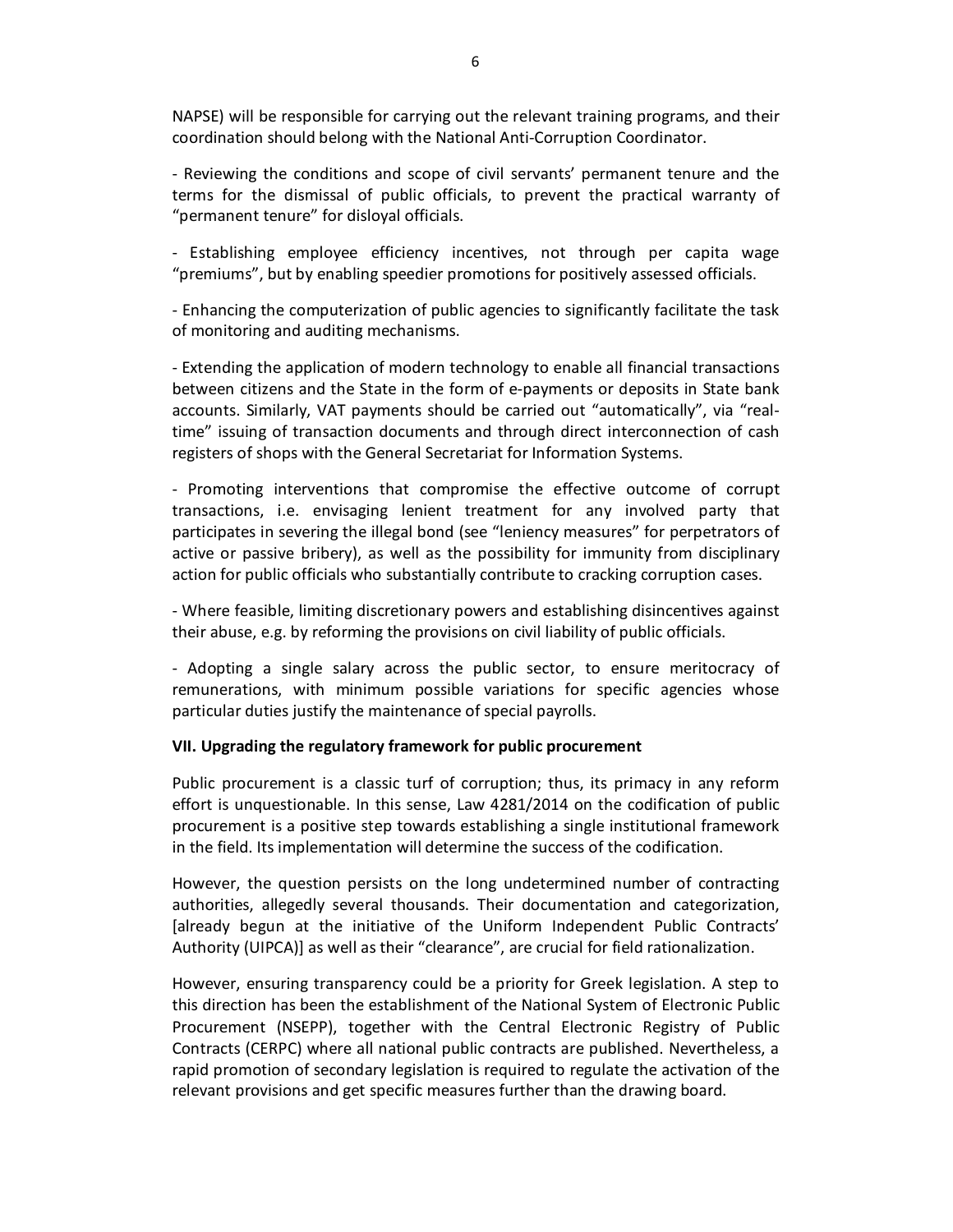Still, the simplification of procurement awards is a positive side of Law 4281/2014.

In Greece, a particular drawback of public procurement relates to the gradually increased participation fees to discourage bidders, which the new regulations do not seem to address.

As for judicial protection, the new institutional framework of public procurement introduces the adjudication of administrative appeals (in the pre-contractual stage) by independent body of experts. More emphasis should be given on essential criteria that will render a different meaning to the auditing process. However, the "integrity clause" (see Art. 46 of Law 4281/2014) is a positive aspect; through it, the contract is forcibly terminated if the contractor is found to have committed illegal acts (before or during the award process, and even at the stage of the contract performance).

Finally, the regulatory gap between contracts falling under EU law and those governed solely by national law remains, resulting to vast complications in detecting obscure and/or irregular practices in the latter. Additional monitoring of nationally regulated contracts is expected to reduce their (virtually very frequent) circumventions.

#### **VIII. Improving the monitoring of political party funding**

Political party funding is regulated via Law 3023/2002, which was recently amended by Law 4304/2014, effective as of January 1, 2015.

As for the status quo, the following observations can be made:

(a) The law correctly sets restrictions on private funding. To safeguard national interests, parties and candidates may not be financed by foreign legal or natural persons. The same applies for domestic legal entities under public law. Furthermore, the prohibition of funding by mass media owners is also reasonable.

(b) Private funding must obey requirements of absolute transparency and publicity. Independently of the voices in favor of increasing the maximum level of private funding (since the stipulated limits do not seem realistic), it is important that all revenues of parties and candidates from such sources be declared and published in the press and on the web, and thus accessible to all citizens. Failure to comply with this obligation should be entail administrative and criminal sanctions. Of course, mandatory disclosure would not solve the problem of disproportionate publicity of candidates, which could be addressed in other ways, such as the fragmentation of electoral districts.

Private funding should be taxed and used solely for campaign publicity, etc.

### **IX. Preventing the use of the financial system for tax fraud and money laundering through "offshore" companies**

One of the fundamental snags in financial criminality against the public sector is that of "offshore" companies.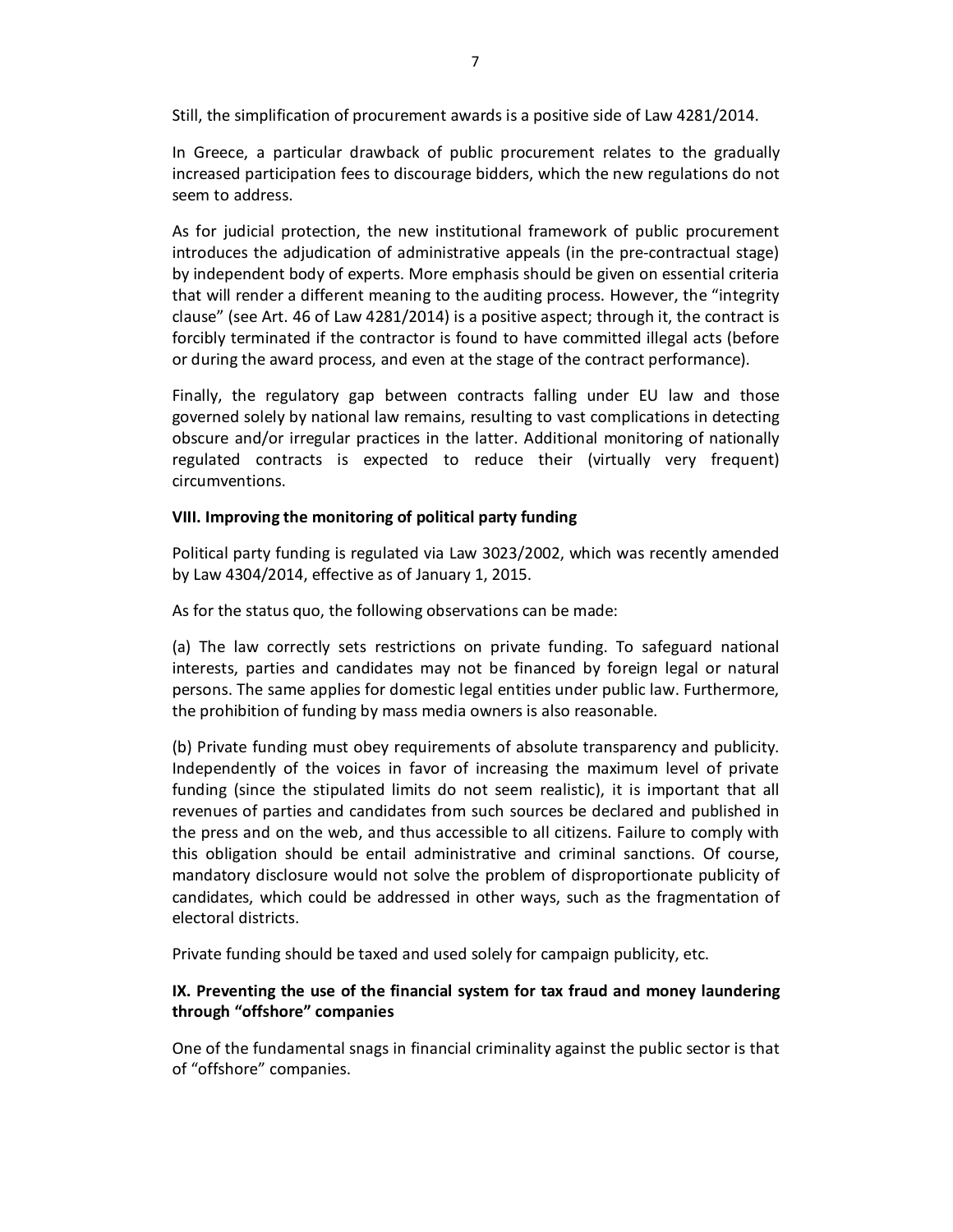Tackling the problem requires effective international cooperation, promoted in recent years by initiatives of organizations such as the OECD. It is no coincidence that the EU has made it a priority to address the illegitimate use of the financial system via offshore companies in the proposal for the new (fourth) Directive on money laundering. In any case, endorsing preventive and repressive measures to limit the actions of such companies in the economy (which -especially in Greece- are linked to particular tax offenses) is not only an international obligation but an obvious choice for the national legislator. Relevant measures for adoption include:

- Utilization of the banking system for monitoring all transactions allegedly involving offshore companies.

- Request for disclosure of the "beneficial owner(s)" behind every offshore company and listing of the relevant data in a special register, accessible to judicial authorities and administrative monitoring agencies.

- Utilization of this register and formation of a detailed list with the specific characteristics of each corporate arrangement.

- Drastic increase of taxation for real-estate property whose ownership cannot be linked to specific natural persons. This policy was introduced in Art. 57 of Law 3642/2010, but a limitation of its exceptions could be discussed.

- Drastic increase of the fees for interbank transactions concerning or involving offshore companies through high bank levies.

- Measures to restrict intra-group transactions or even render them "irrelevant" to corporate taxation.

- Bilateral cooperation with third countries and participation in international projects of organizations such as the OECD initiative on BEPS (Base Erosion and Profit Shifting).

#### **X. Other prevention measures**

Preventing corruption could also rely on initiatives involving the separation of powers (the exercise of legislative activity in particular) and the positive activation of civil society to spur reaction against the discussed phenomena.

(1) On the separation of powers, particularly in relation to legislative activity:

- Measures should be taken to ensure the independent functioning of powers, such as the incompatibility between being an MP and holding ministerial office and the election of Justice's leadership by the judiciary rather than the executive. Specifically for the latter, the current constitutional provision of Art. 90 § 5 seems inadequate to ensure real judicial independence and serve a profound (warrantying) function. Proposals have included the election of the leadership of Justice by the individual Supreme Courts in plenum or even by composite bodies comprised by drawn senior magistrates, Law School professors, and lawyers chosen among the senior Supreme Court attorneys. Alternatively, the electorate could be comprised of all magistrates serving in the individual branches of Justice.